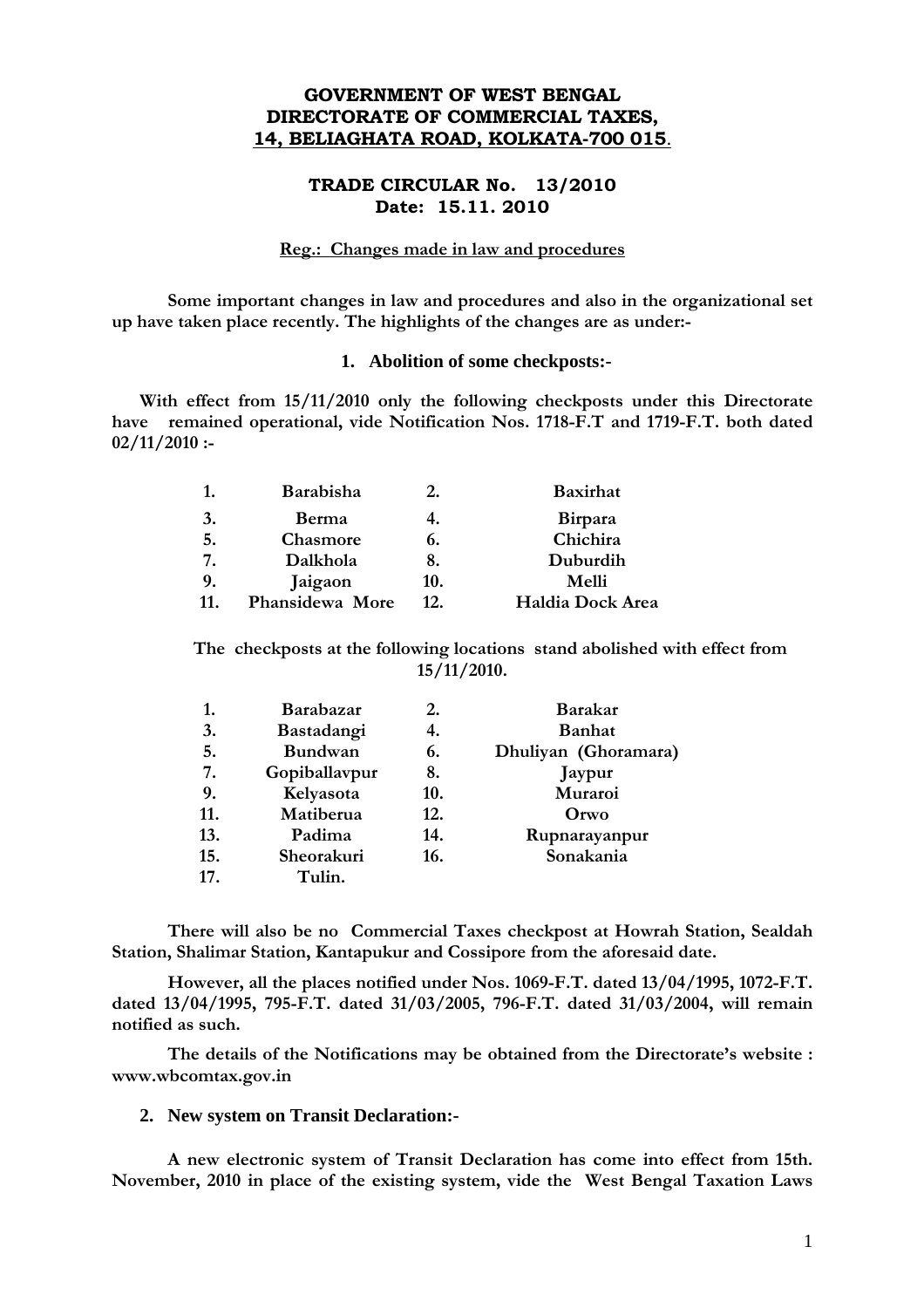**(Amendment) Ordinance, 2010 and Notification Nos. 1759-F.T. and 1760.F.T., both dated 12/11/2010.** 

**With the introduction of the new system, Declaration in paper form for movement through the State has been discontinued.** 

**A transporter/carrier/ transporting agent has now to submit some information online through the link provided in the website of the Directorate : www.wbcomtax.gov.in for generation of the T.D.** 

**On successful submission of the information, a Transit Declaration will be generated with a unique Transit Declaration Number and other relevant particulars. This shall have to be printed by the applicant, signed by him and carried by the driver of the goods vehicle before entry in West Bengal and throughout his journey in the State till exit from the State.** 

**The TD so generated, printed and signed will not be required to be produced before any checkpost for countersignature or endorsement. However, the TD has to be produced before the officer of Commercial Taxes Directorate, if the vehicle is intercepted at any place in West Bengal. Non-production of TD before the intercepting officer will be an offence attracting penalty.** 

**The transporter will have to submit a utilisation statement electronically through the website within two days after exit of the vehicle from West Bengal. On submission of the utilisation statement, he can obtain a receipt acknowledging receipt of the said information.** 

**Other details on this may be obtained from the user-manual available in the website.** 

#### **3. New system of issuance of Way Bill :-**

**A new electronic system will be introduced on and from 1st. December, 2010 in respect of issuance of Way Bills.** 

**Under the new system, the Way Bill in Form 50A has to be generated and printed from the Directorate's website by the importing registered dealers after furnishing the required particulars. This has to be done in two parts. The details of the procedure for generating and printing of such Way Bills will be available in the user manual to be released in the website shortly.** 

**The new Way Bills in Form 50A to be generated electronically will not be required to be presented before any checkpost or Range Office for endorsement. However, where a goods vehicle transporting the goods is intercepted by any officer of the Commercial Taxes Directorate at any place in West Bengal, the transporter has to produce the copies of Way Bill before the intercepting officer of the Commercial Taxes Directorate.** 

**Considering that this is a new system and the importing dealers may take some time to familiarize themselves with it, the existing system of issuance of press-printed Way Bills in Form 50 either on electronic or manual application would continue side-byside upto 14.12.2010.** 

**Issue of press-printed Way Bills in Form 50 will be totally discontinued to registered dealers from 15.12.2010 and the dealers will be required to generate only electronically the Way Bills in Form 50A from that date.**